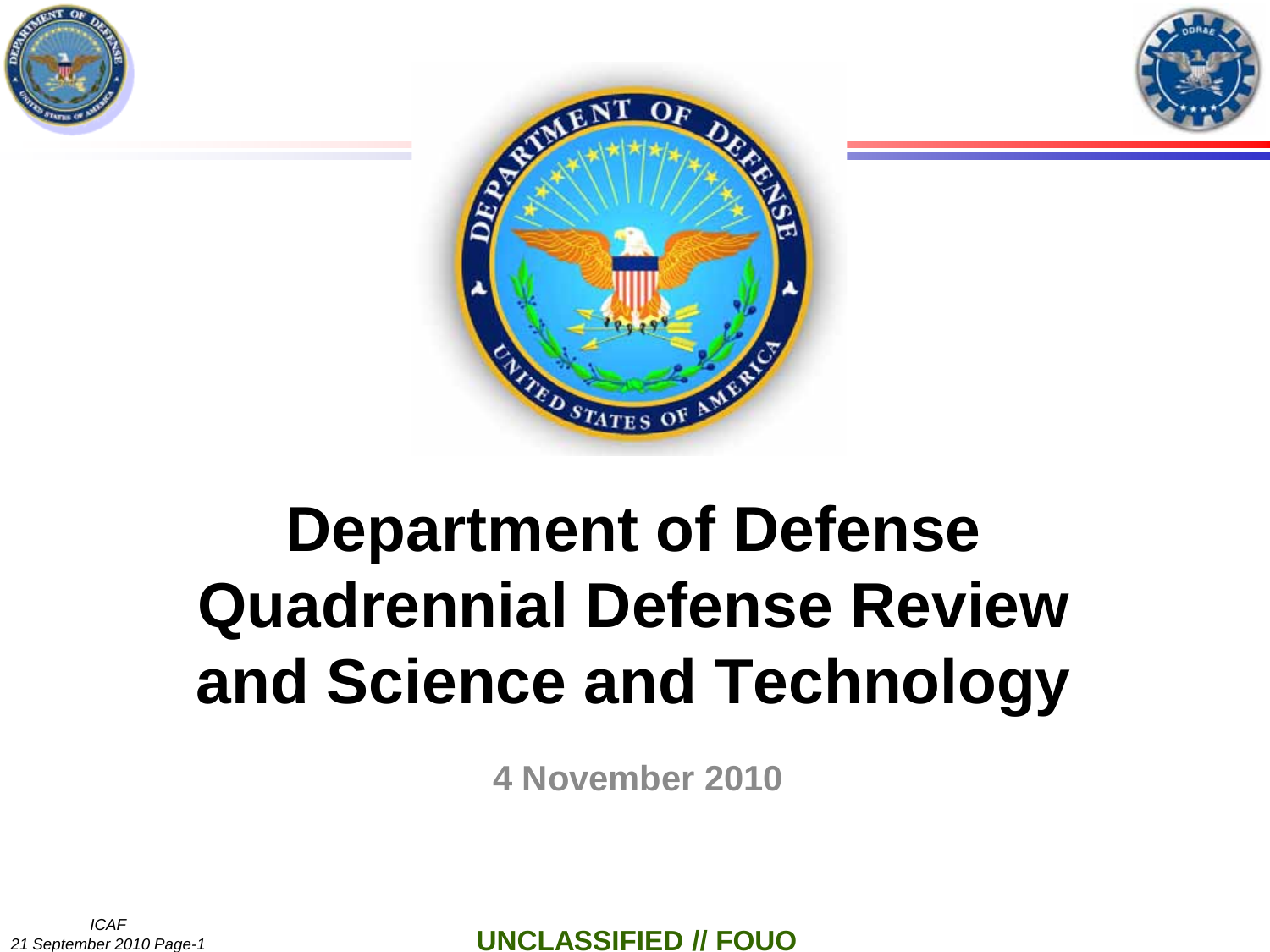

# **Secretary Gates' Priorities**





- *1. Take care of our people*
- *2. Rebalancing the military*
- *3. Reforming what and how we buy*
- *4. Supporting our troops in the field*

*Secretary of Defense, HASC Budget Rollout Brief, February 2010*

*All Suggest New Vectors for Support*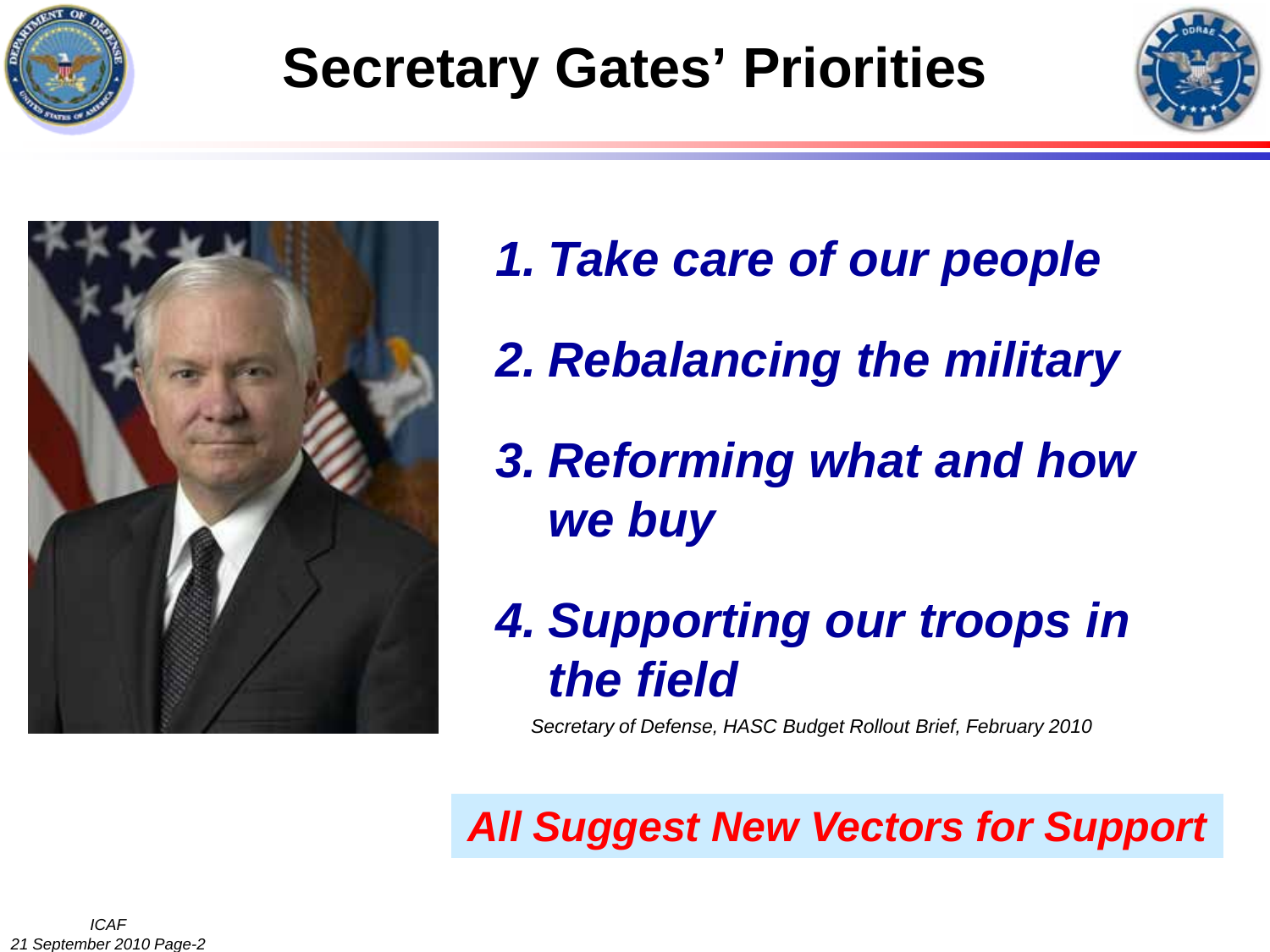

### *Director, Defense Research and Engineering Imperatives*







*ICAF 21 September 2010 Page-3*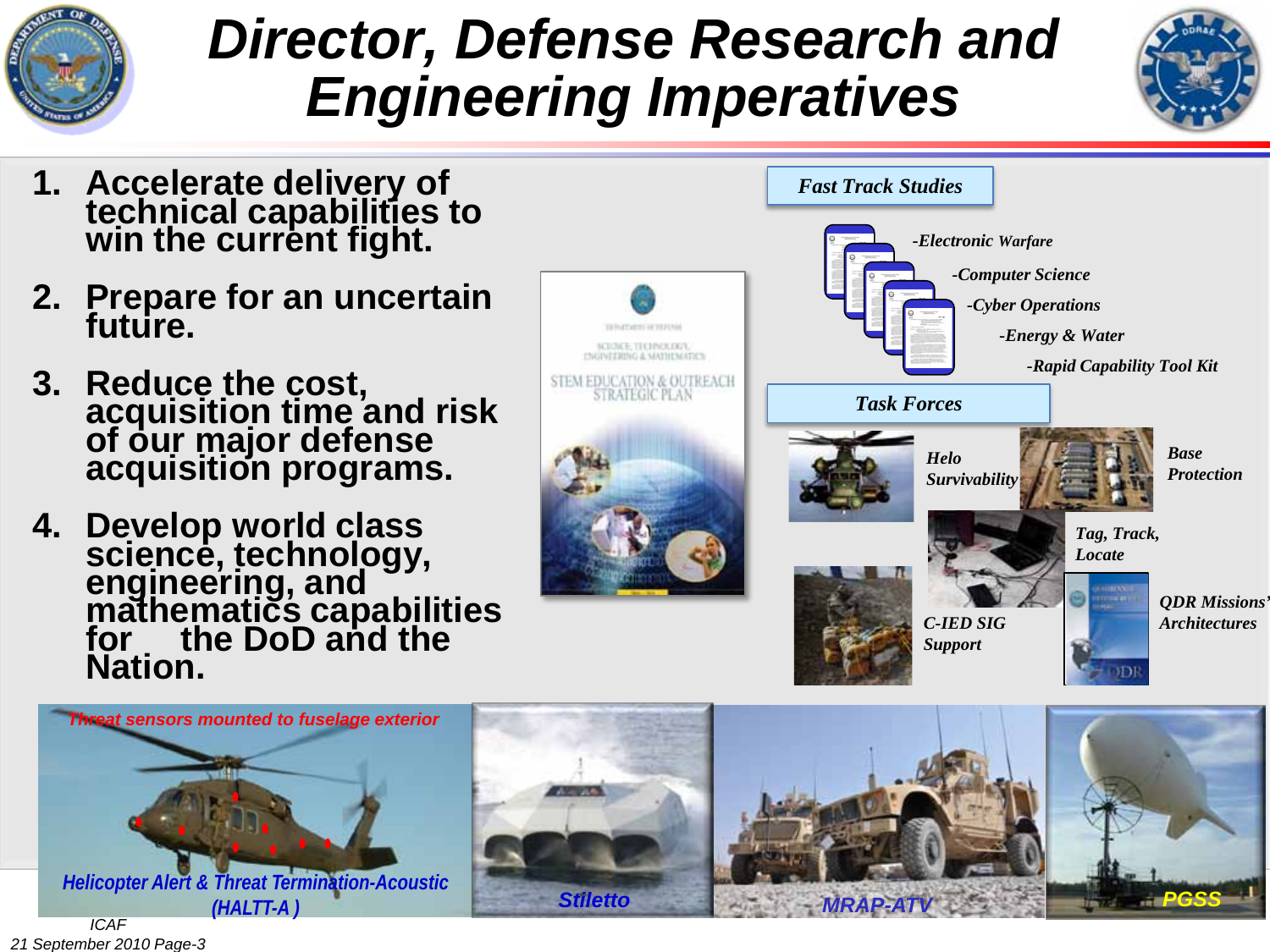



- 1. Accelerate delivery of technical capabilities to win the current fight.
- 2. Prepare for an uncertain future.
- 3. Reduce the cost, acquisition time and risk of our major defense acquisition programs.
- 4. Develop world class science, technology, engineering, and mathematics capabilities for the DoD and the Nation.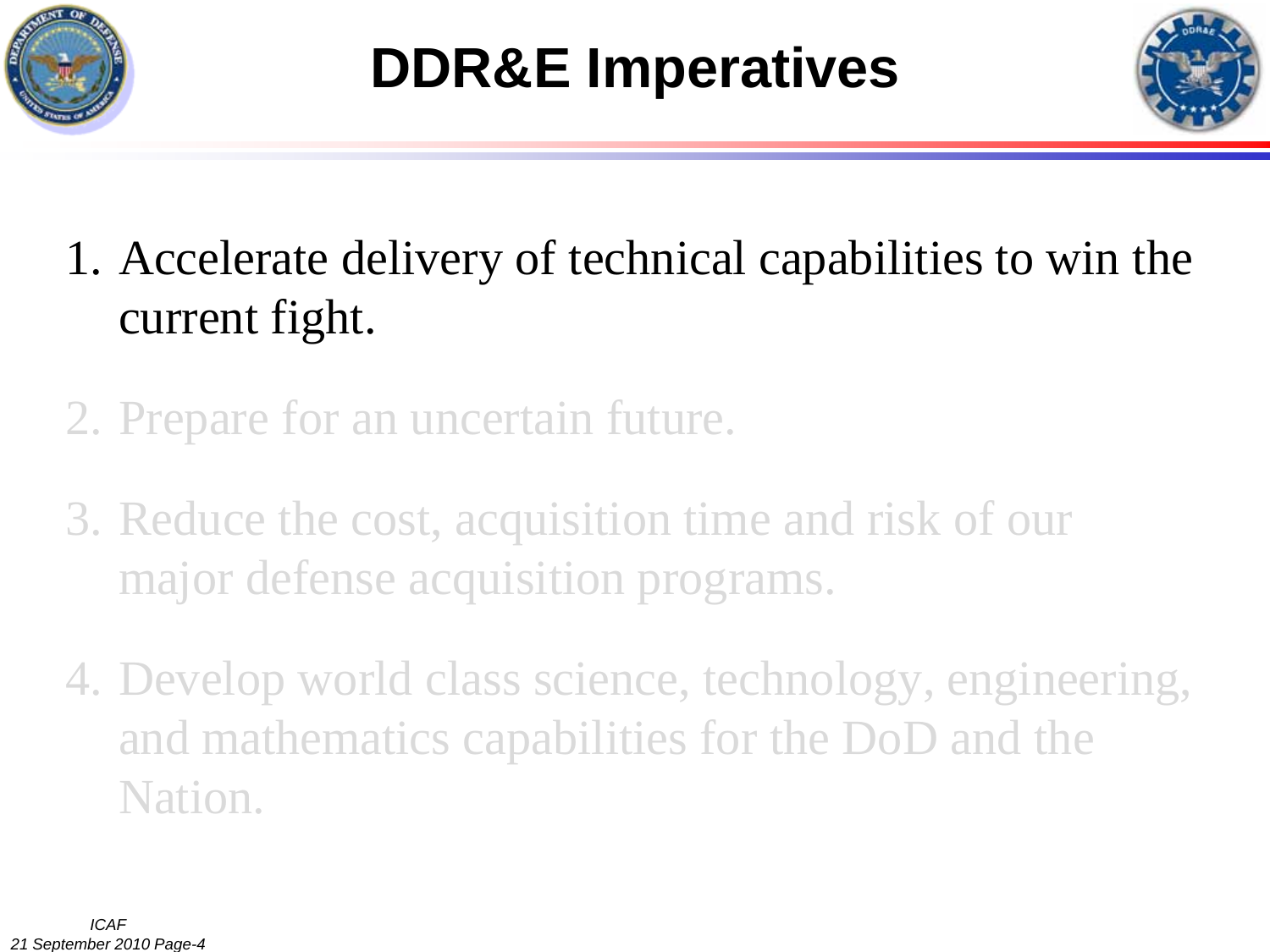

# **Bringing Capabilities to the Fight**



#### *Helicopter Alert and Threat Termination-Acoustic (HALTT-A )*







*MRAP-ATV*



*PGSS*

*ICAF 21 September 2010 Page-5*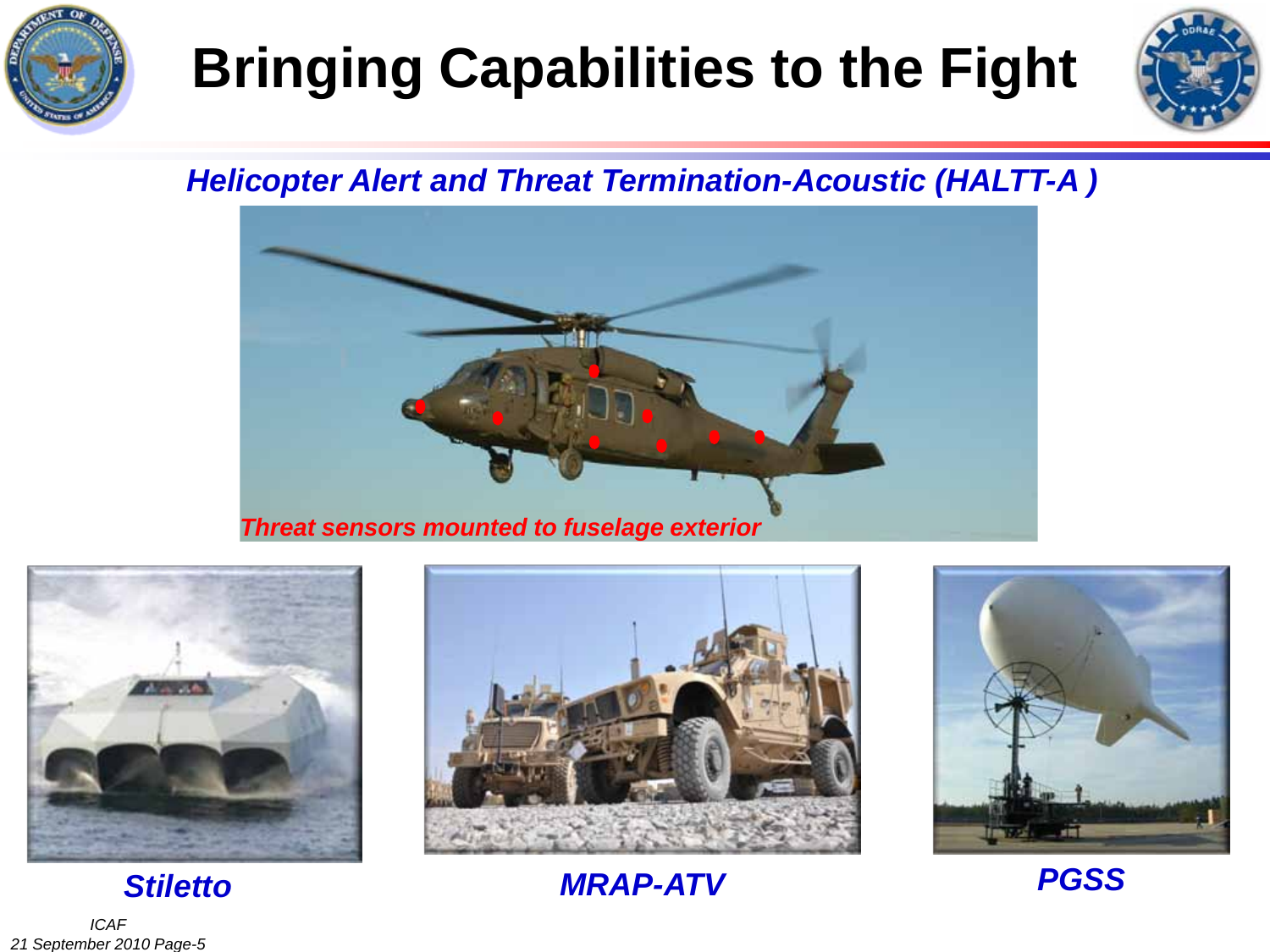



- 1. Accelerate delivery of technical capabilities to win the current fight.
- 2. Prepare for an uncertain future.
- 3. Reduce the cost, acquisition time and risk of our major defense acquisition programs.
- 4. Develop world class science, technology, engineering, and mathematics capabilities for the DoD and the Nation.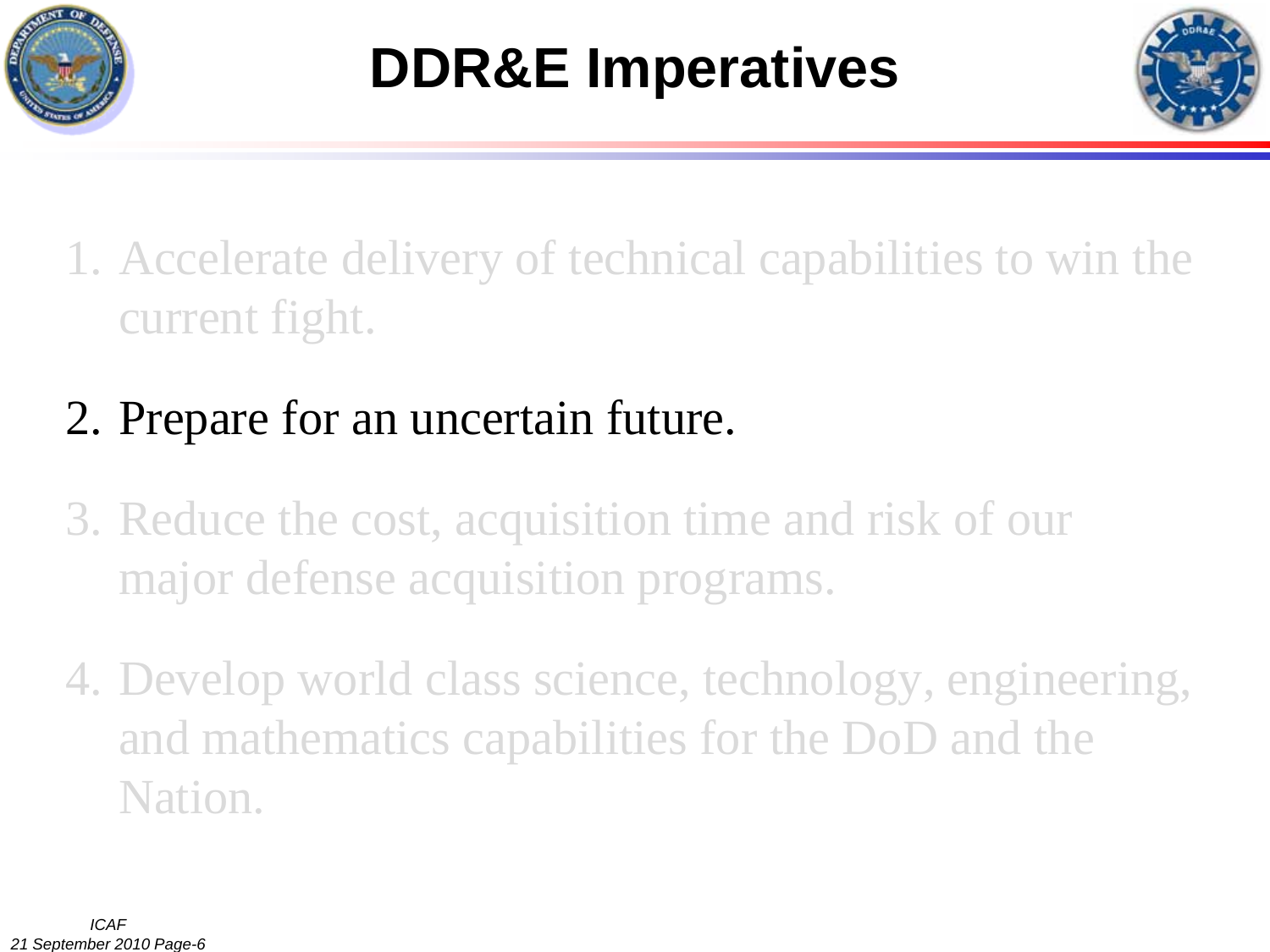

## **Environment and Context**





*Biggest issue is deciding which challenges to act upon … and to what degree*

#### **UNCLASSIFIED // FOUO**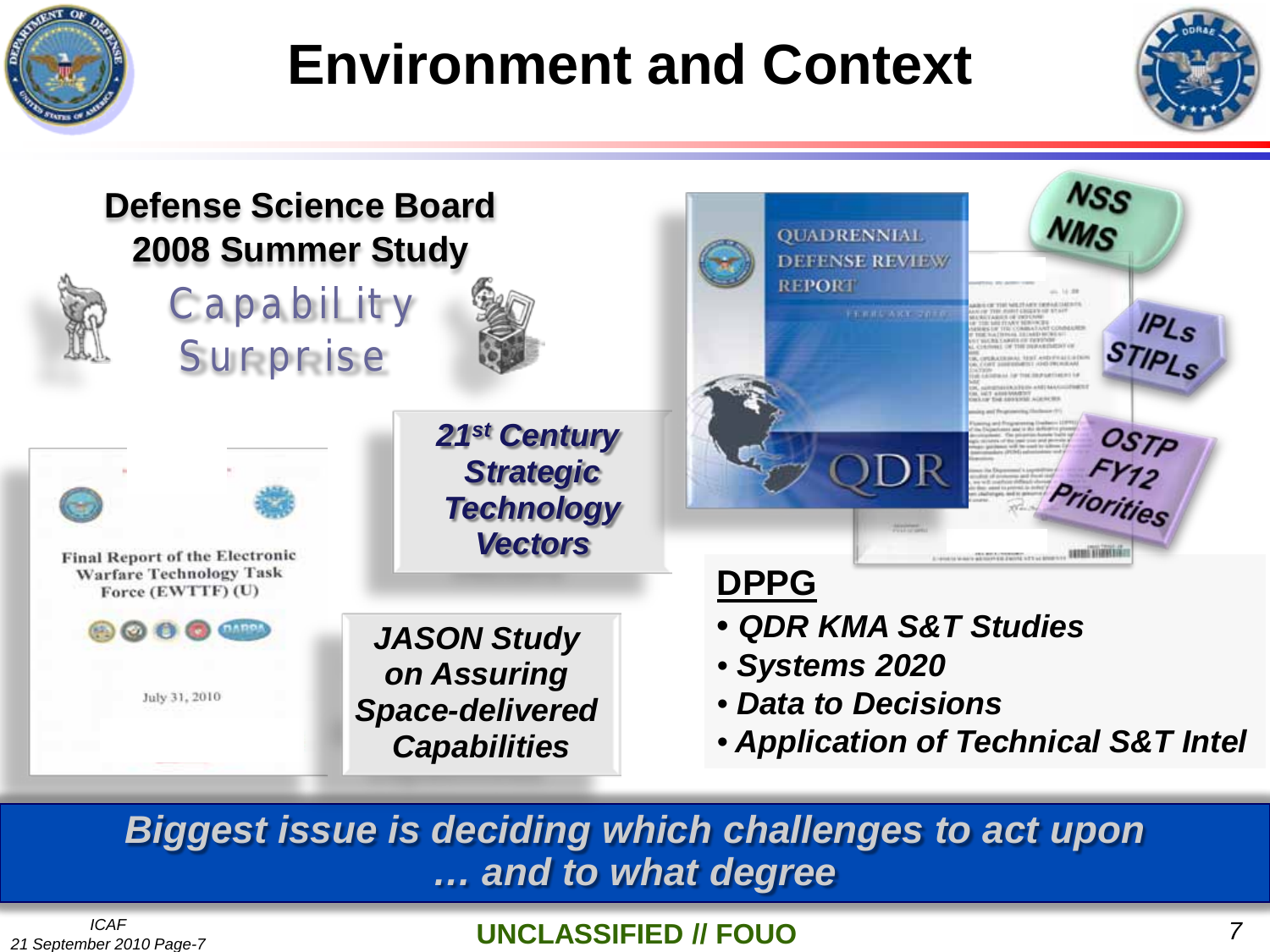

## Decade of Strategic Evolution



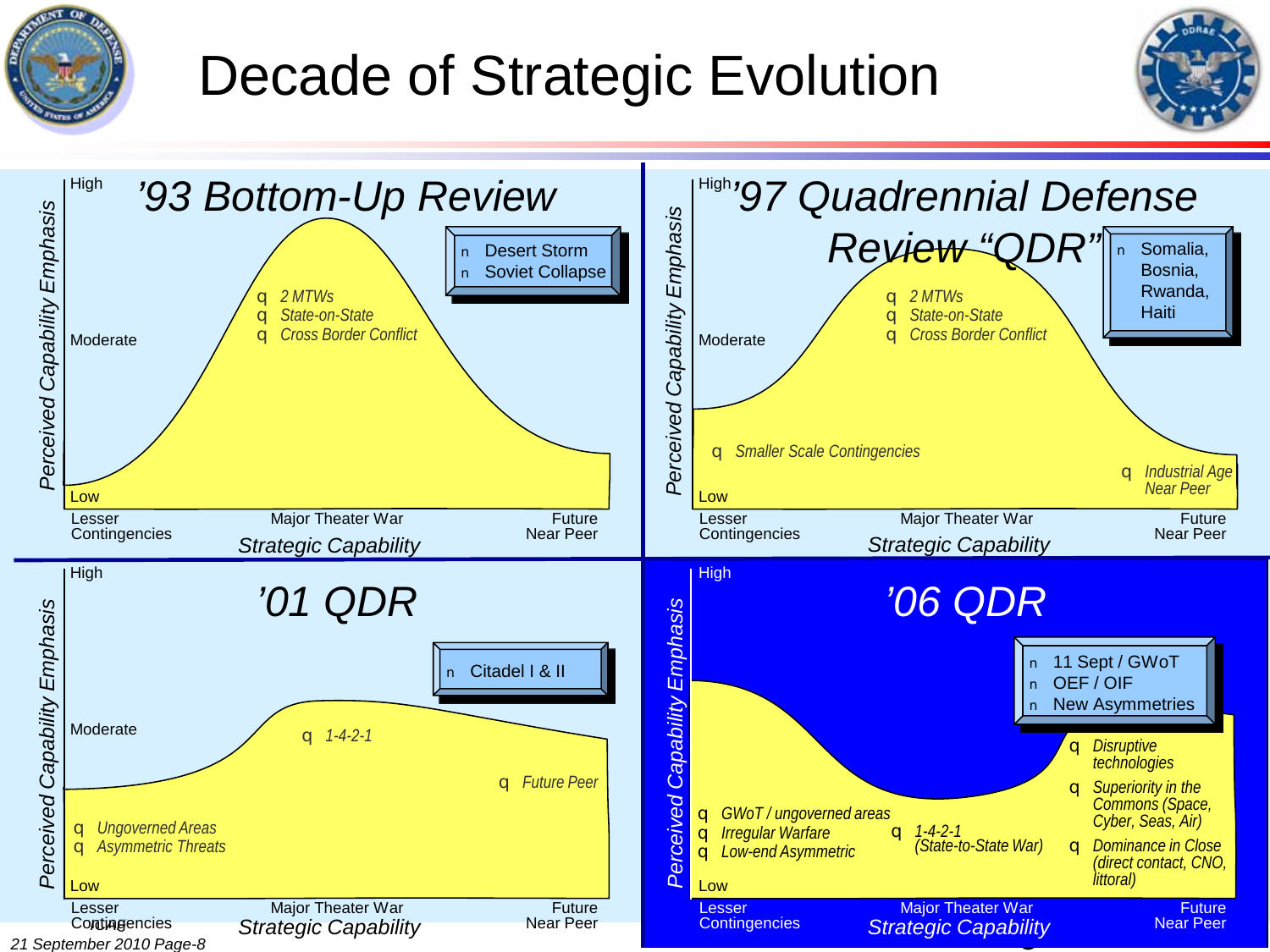

### **Quadrennial Defense Review Missions Require New Capabilities**





- *1. Defend the United States and Support Civil Authorities at Home*
- *2. Succeed in Counterinsurgency, Stability, and Counterterrorist Operations*
- *3. Build the Security Capacity of Partner States*
- *4. Deter and Defeat Aggression in Anti-Access Environments*
- *5. Prevent Proliferation and Counter Weapons of Mass Destruction*
- *6. Operate Effectively in Cyberspace.*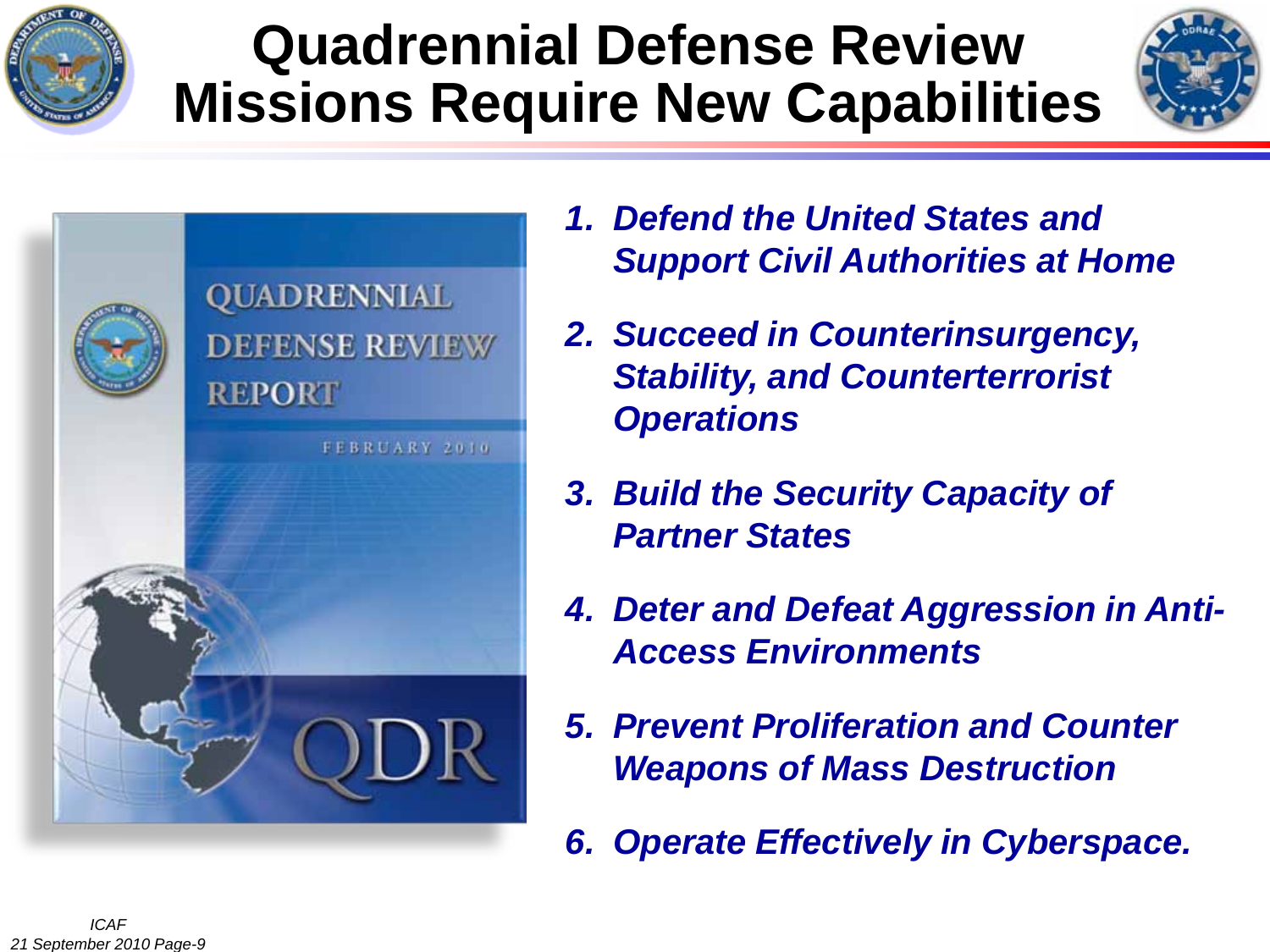







#### *Strategy-focused, QDR-scoped, capability-driven front-end technologies*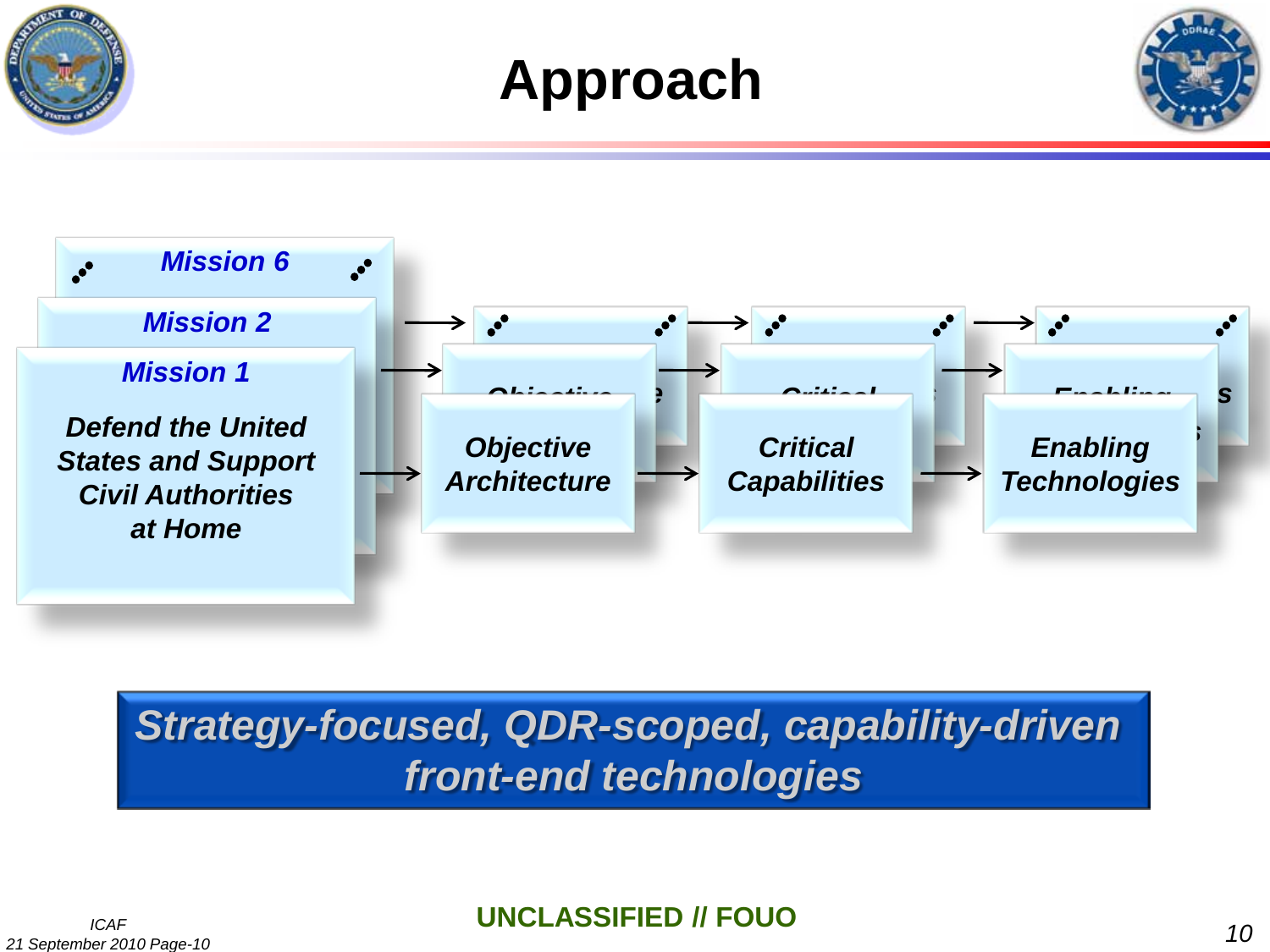

# *Operate Effectively in Cyberspace*

*(OV-1: High Level Operational Concept)*





*UNCLASSIFIED // FOUO*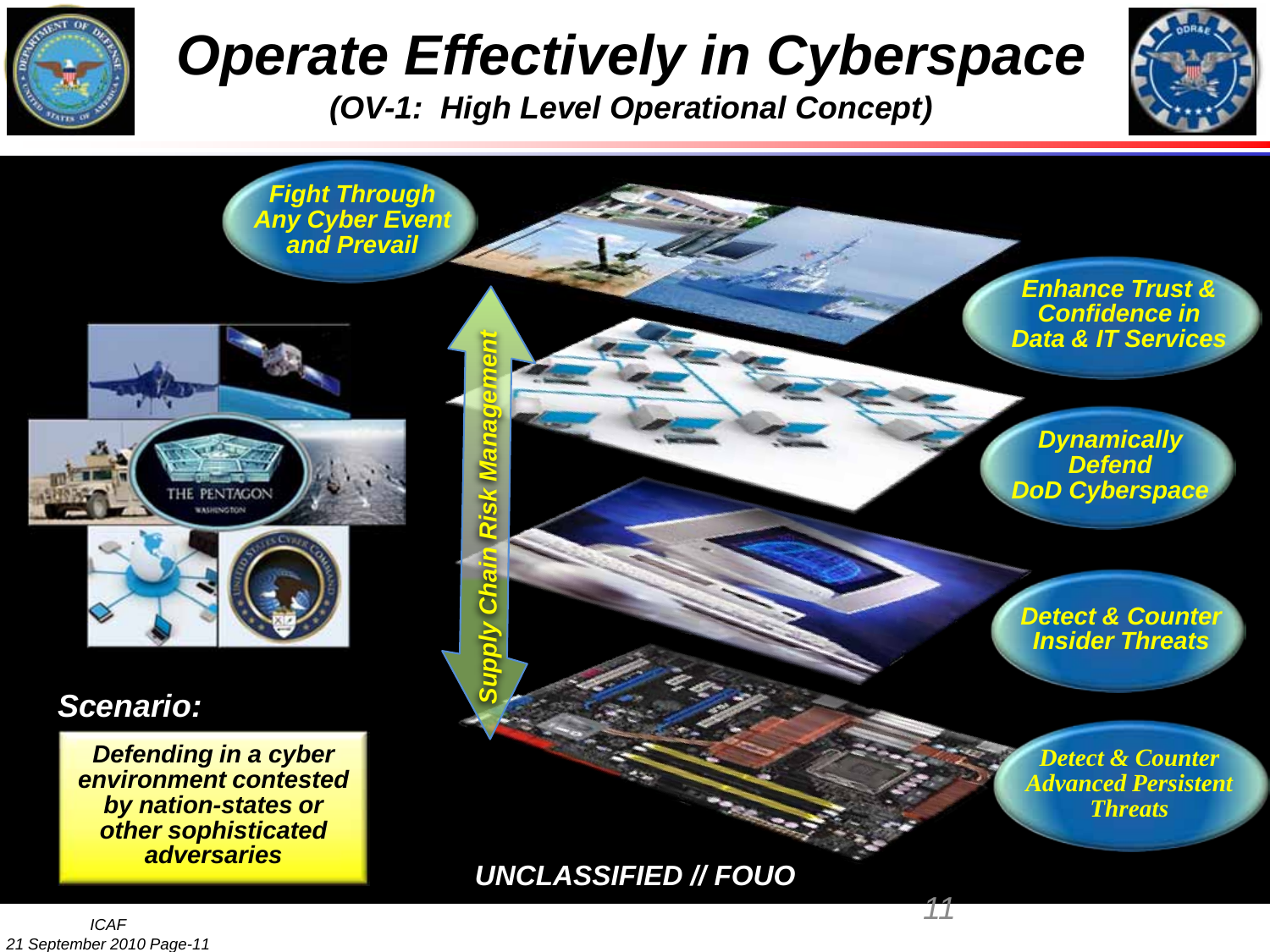

#### **Critical Capabilities That Evolve from Architectural**





| Defense Science Board<br>2006 Summer Study<br>dict<br>21" Century Strategic<br><b>Technology Vectors</b>             |
|----------------------------------------------------------------------------------------------------------------------|
|                                                                                                                      |
| Value I<br>Main Report                                                                                               |
| February 2007                                                                                                        |
| Offices of the Under Senators of Definites<br>For Angulation, Technology, and Logistics<br>Geologyne, D.C. 2001-2140 |

- **1. Decision Support (Data to Decisions)**
- **2. Autonomy for Standoff, Speed and Scale**
- **3. Trusted Cyber and Cyber-Physical Systems**
- **4. Immersive Training**
- **5. Human Terrain Preparation**
- **6. Ubiquitous Observation**
- **7. Contextual Exploitation**
- **8. Rapidly Tailored Effects**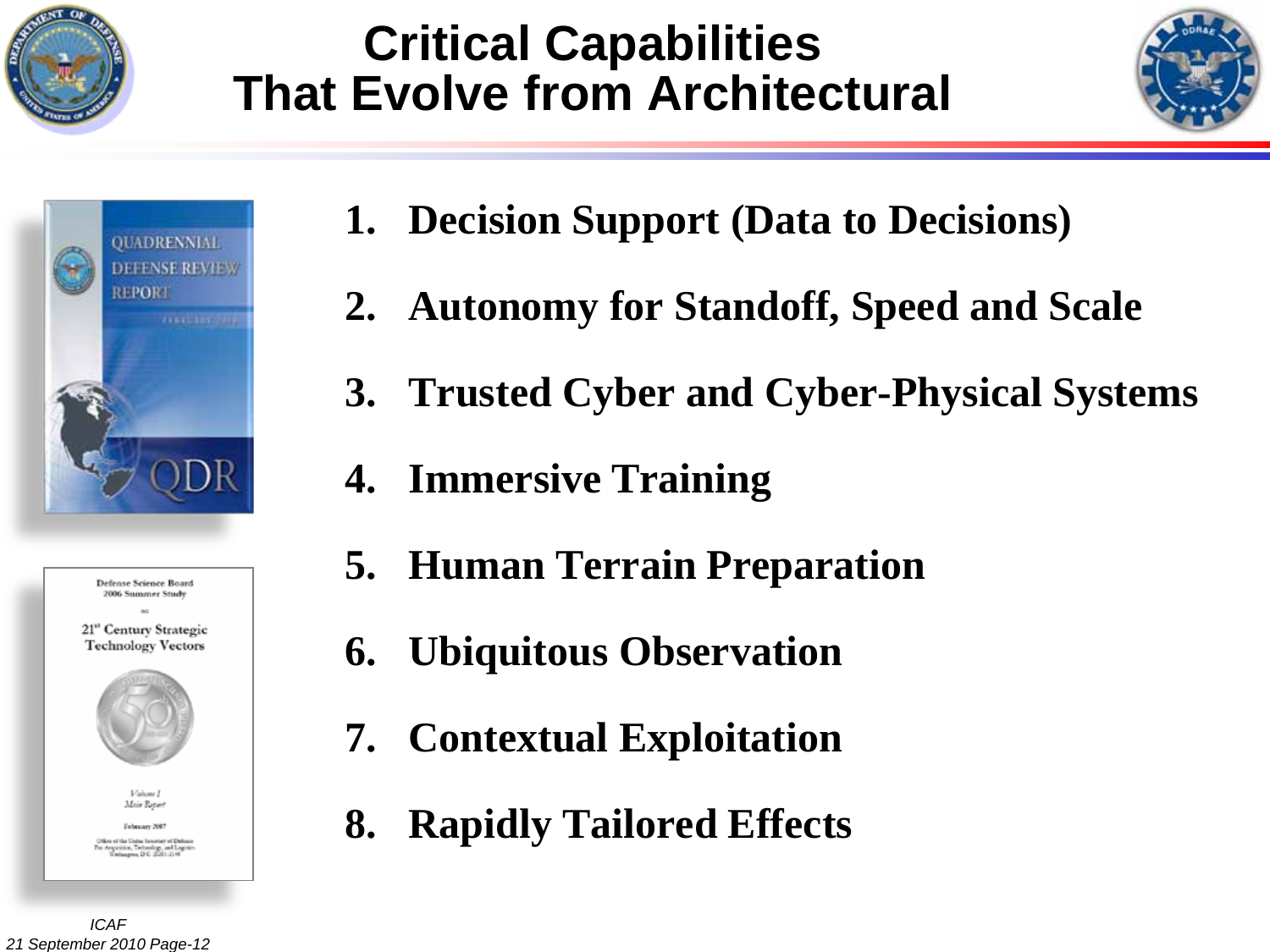

### **Data to Decisions**





*Source: TTI Vanguard Conference - Psydex*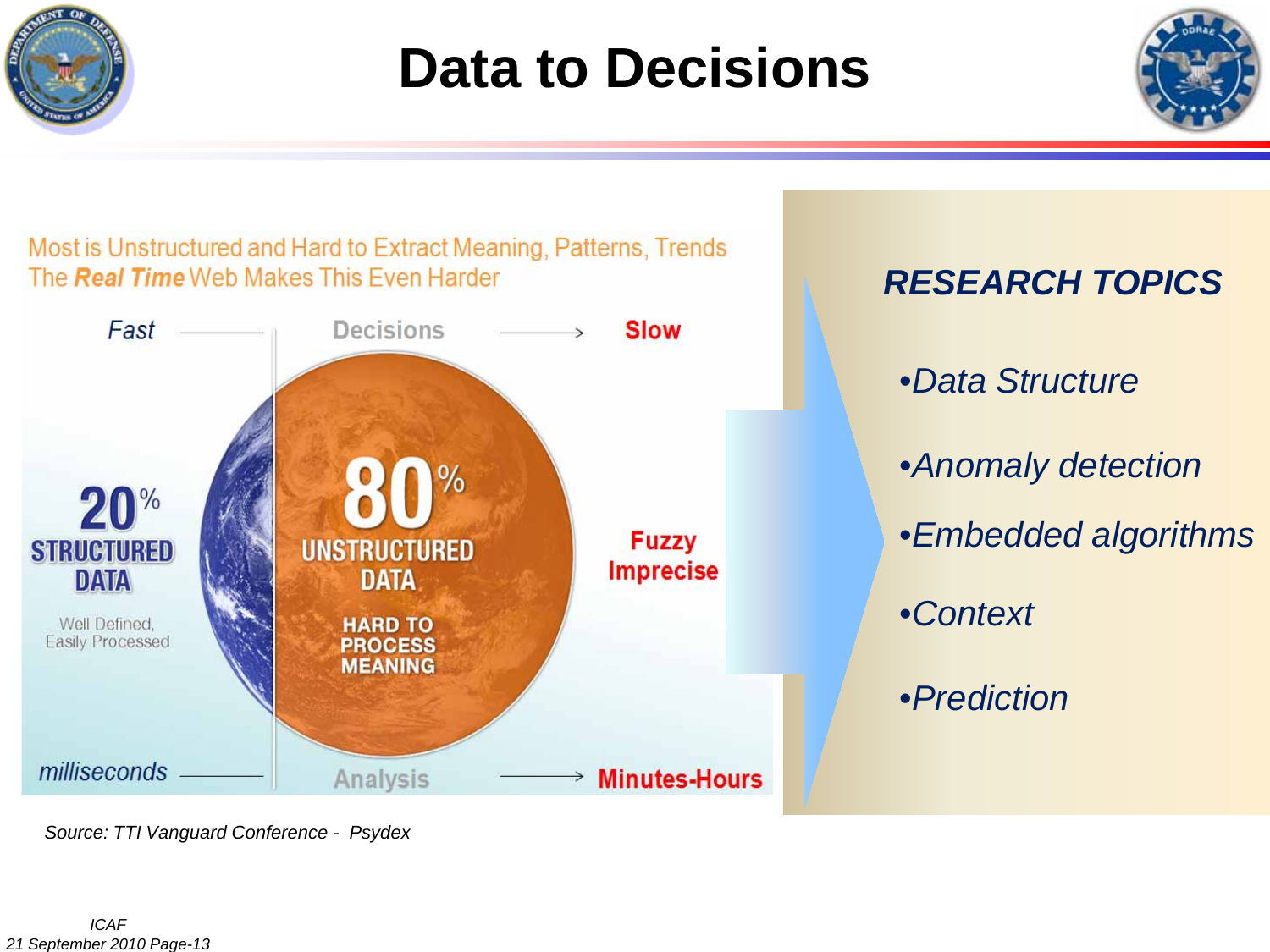

**Systems 2020**





#### *Trusted – Assured – Reliable - Interoperable*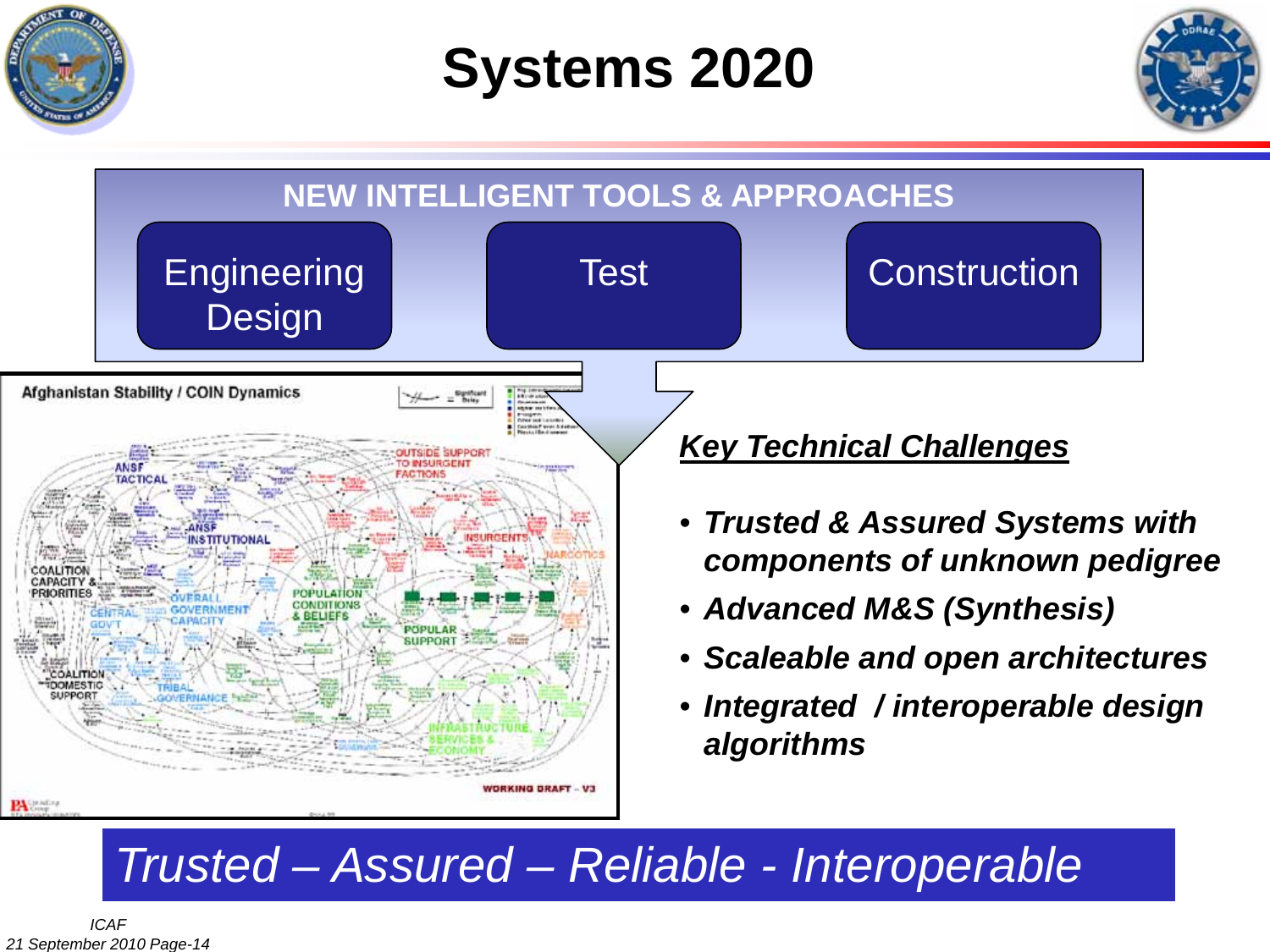

- *Knowledge and info management*
- *Automatic target recognition*

*ICAF*

*21 September 2010 Page-15*

- *Decision support and analytical tools*
- *Modeling & simulation technologies; live virtual constructive (LVC)*
- *Communications and networking*
- *Access to and sharing of DoD / Government -wide databases*
- *Adaptive planning, war-gaming, and tactical decision aids*
- *Collaborative planning and assessment tools*
- *Wide-area surveillance of land, sea, and air-based targets in non-permissive areas coupled with rapid data analysis and dissemination*
- *Biometric and forensic data collection, including rapid biometric data processing and analysis, as well as sharing with interagency and coalition partners*

**Cross-cutting KMA: Operate effectively in cyberspace** 

**Cross-cutting Tech Areas (post-study reviews): Training, D2D**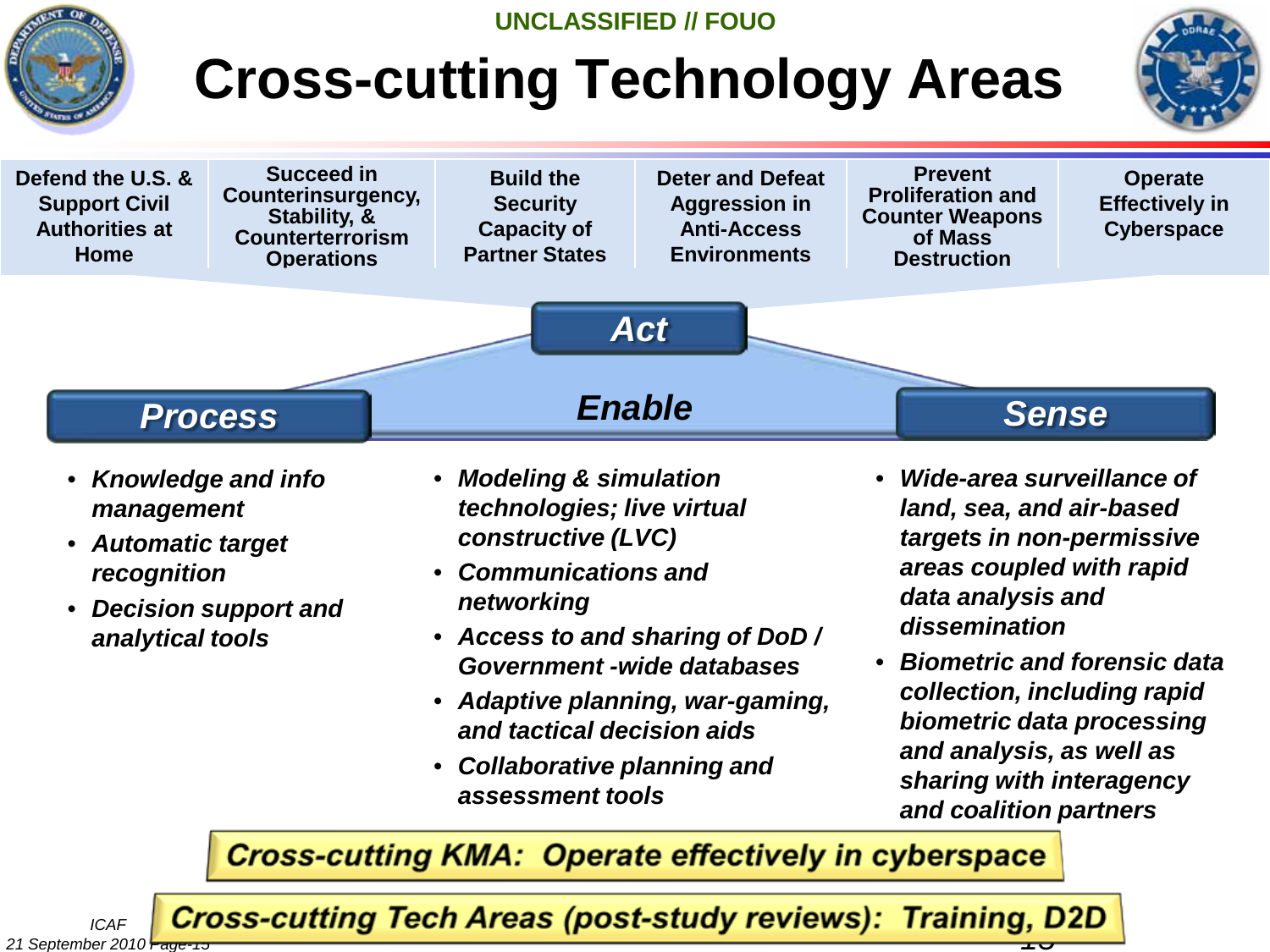

# **Overall Priority Enabling Technology Areas**



- **Information Systems Technologies; Knowledge and Information Management / Battle Command (K&IM)**
- **Access to and Sharing of Critical DoD and Government Information/Databases**
- **Alternatives to GPS for Providing Position, Navigation, and Timing (PNT)**
- **Dynamic Electromagnetic Spectrum Management**
- **Locate, Monitor and Track – Operationally Significant CBRN Standoff Detection**
- **Cyber – Foundations of Trust**
- **Immersive, Adaptive Training and Planning**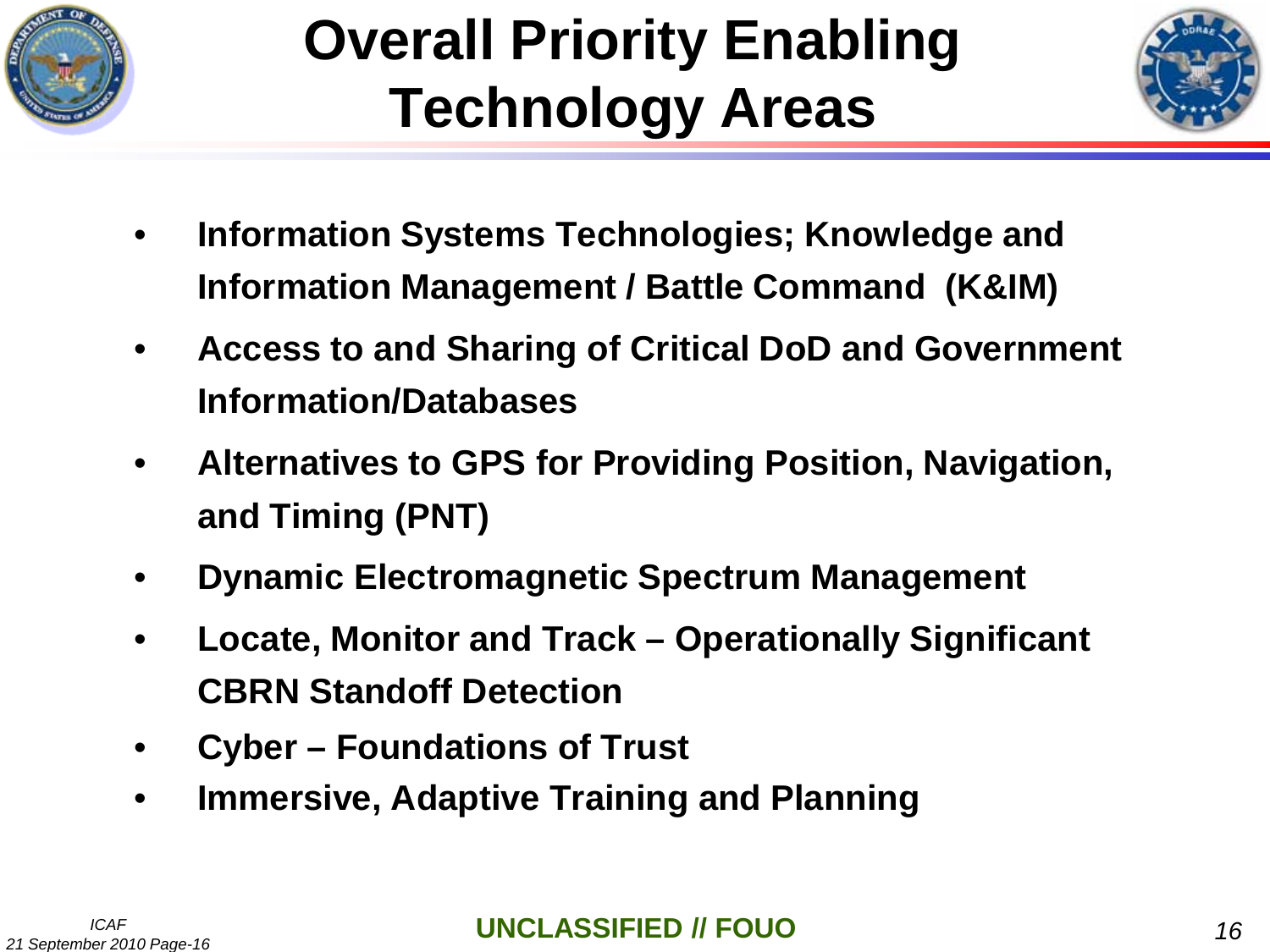

# **Integrated S&T Enterprise**



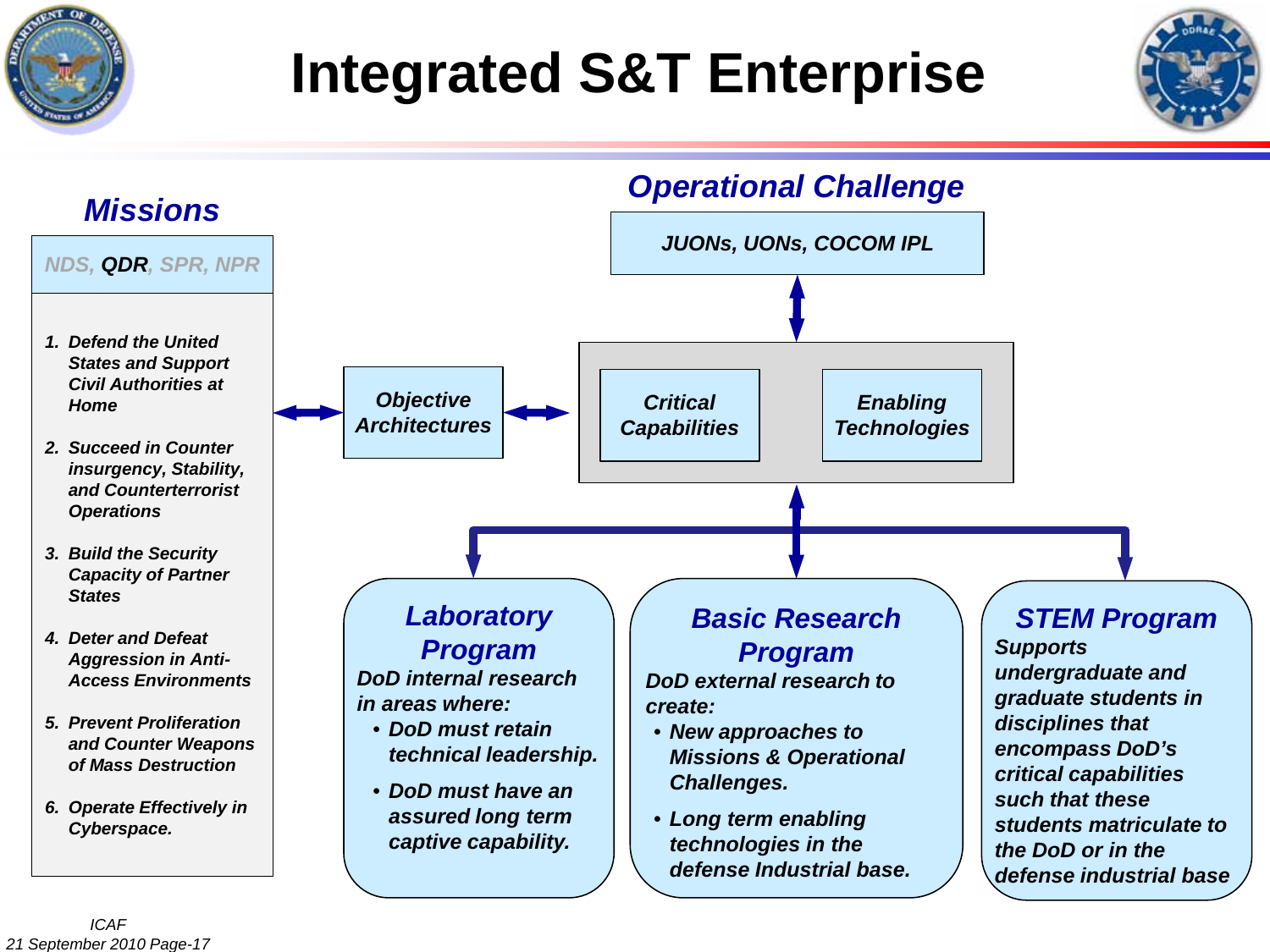

# **Summary**



- S&T investment matters to national security
- 2010 Quadrennial Defense Review Continued DoD on Non-Kinetic Path
- Need to Conduct Gap Analysis to Influence Funding Levels, Program Content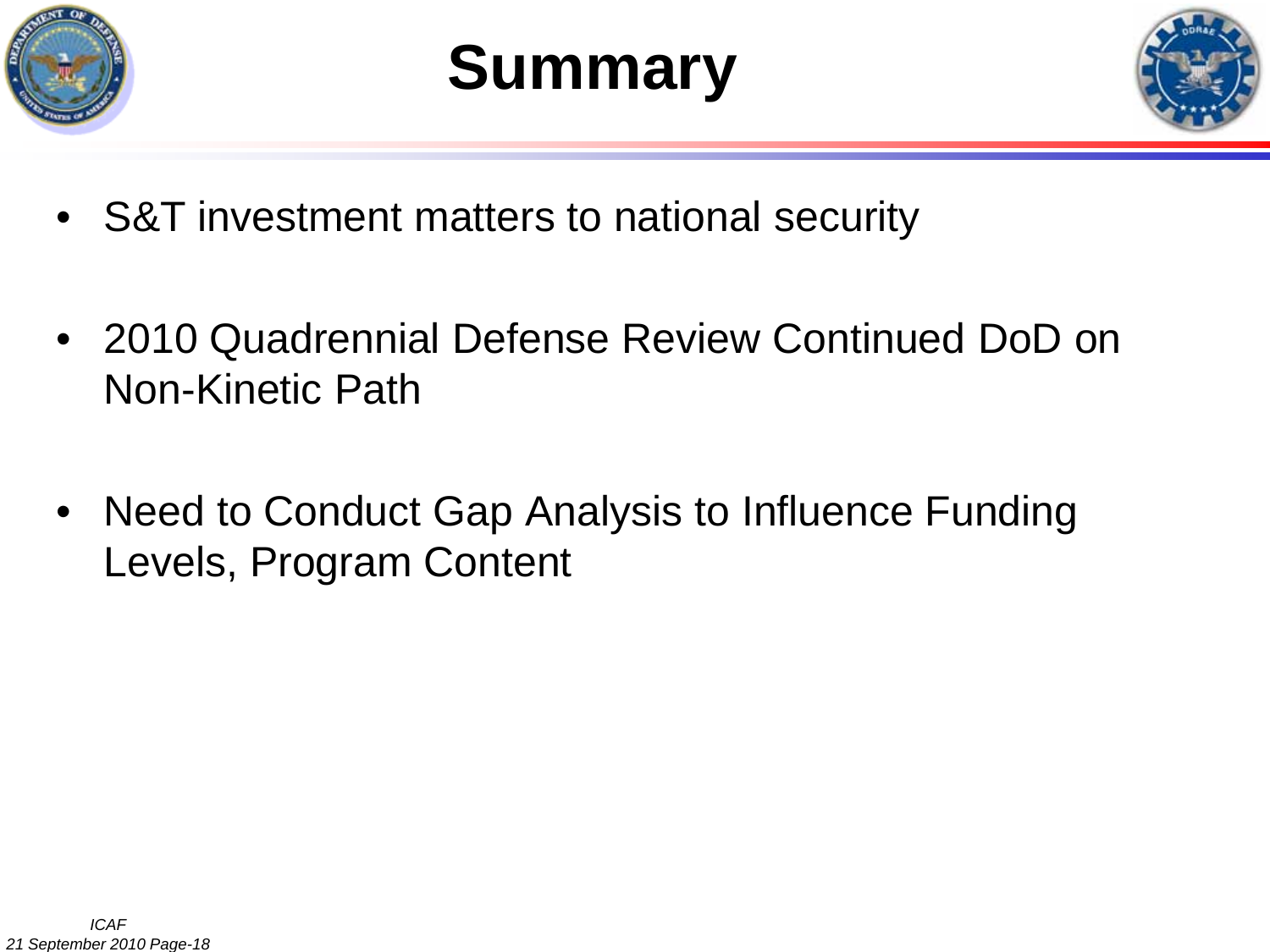

#### **QDR Mission Area Studies Approach**



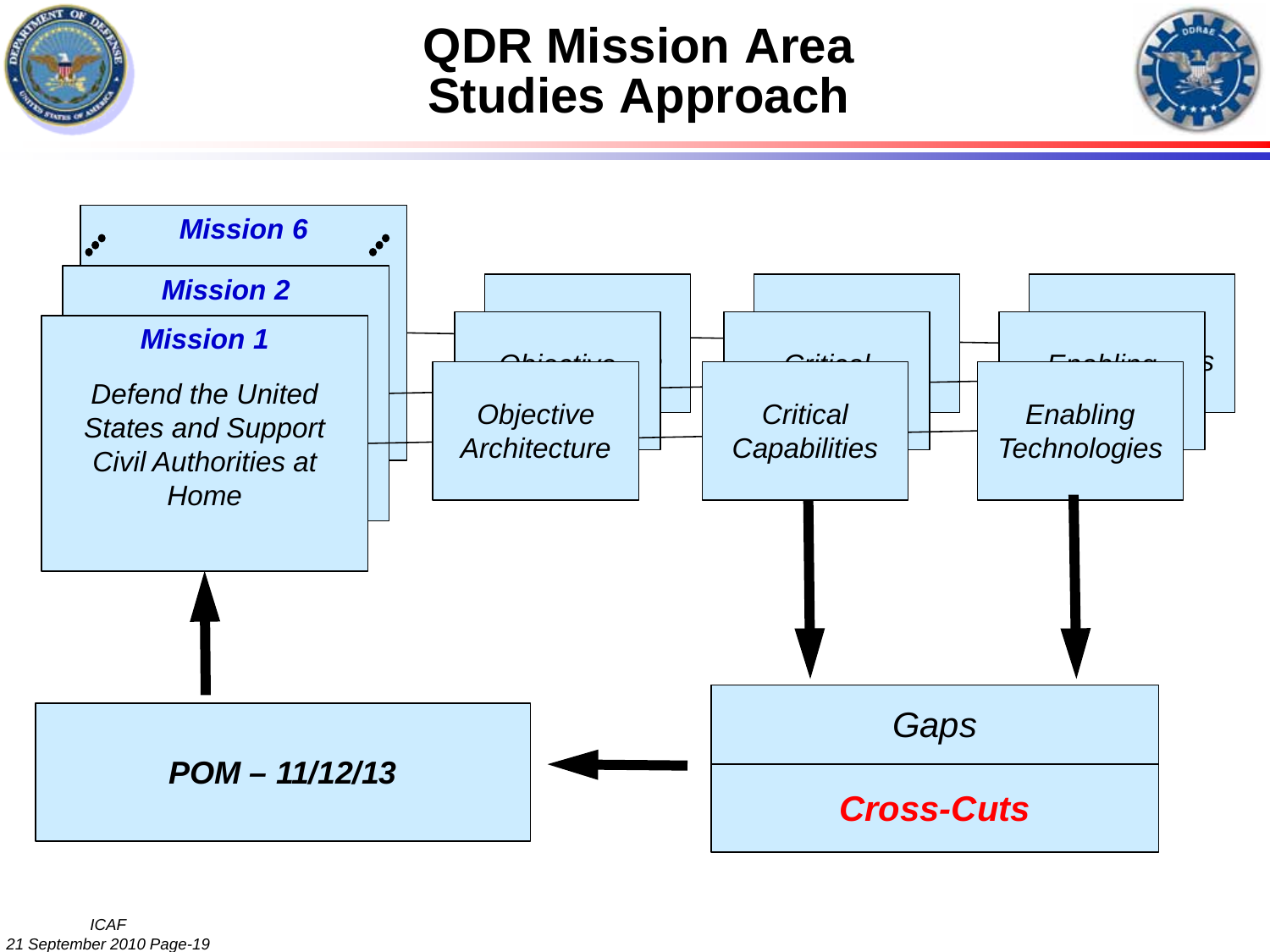

### **Why S&T Matters – Industrial Experience**









•*The Firm(s) That Have Not Maintained R&D Funding – Decline*

*ICAF 21 September 2010 Page-20* •*The Firm(s) That Have Slowly Increased R&D Funding - Healthy*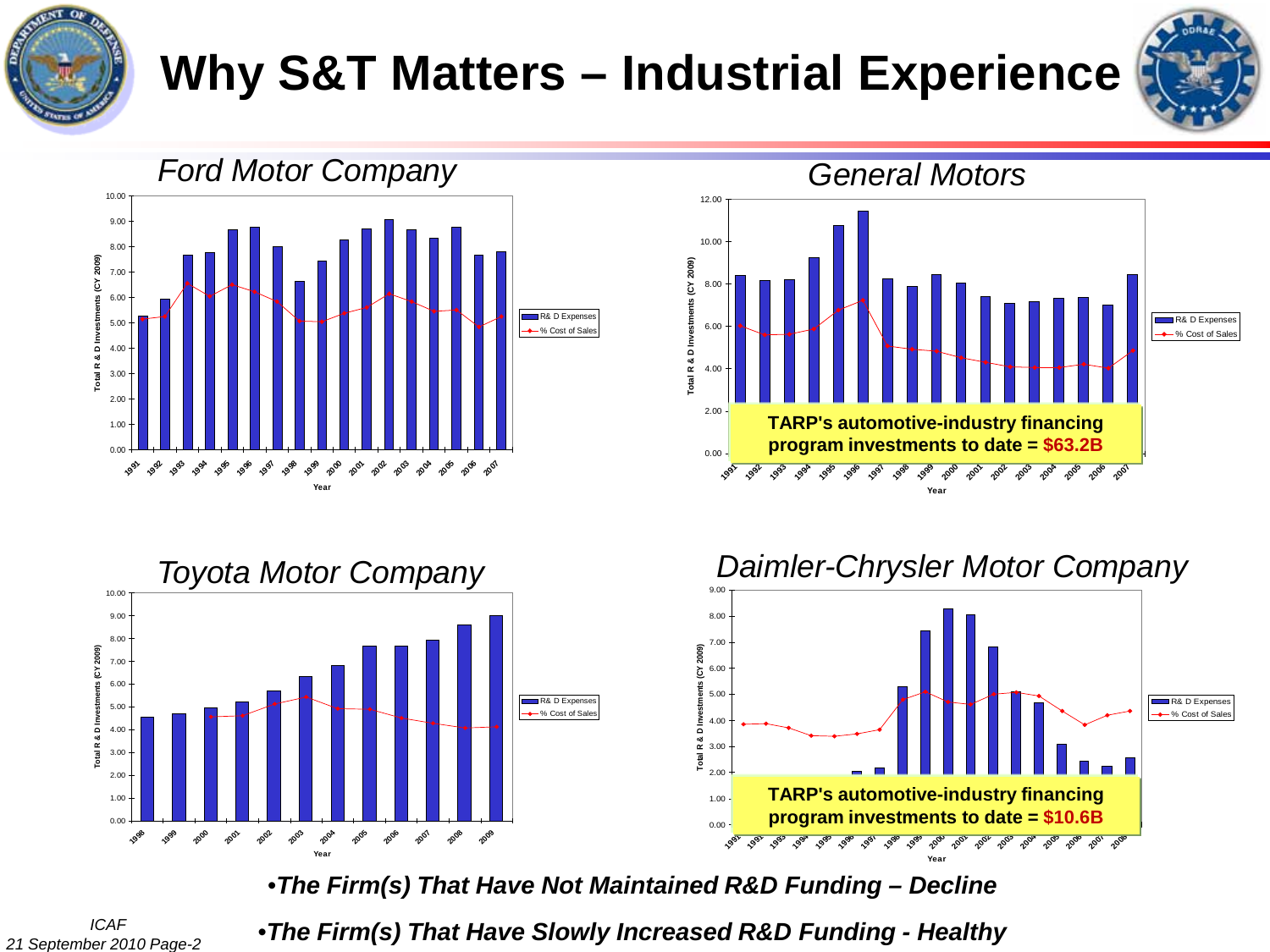

#### **Basic Research Feedstock for DoD Capabilities**

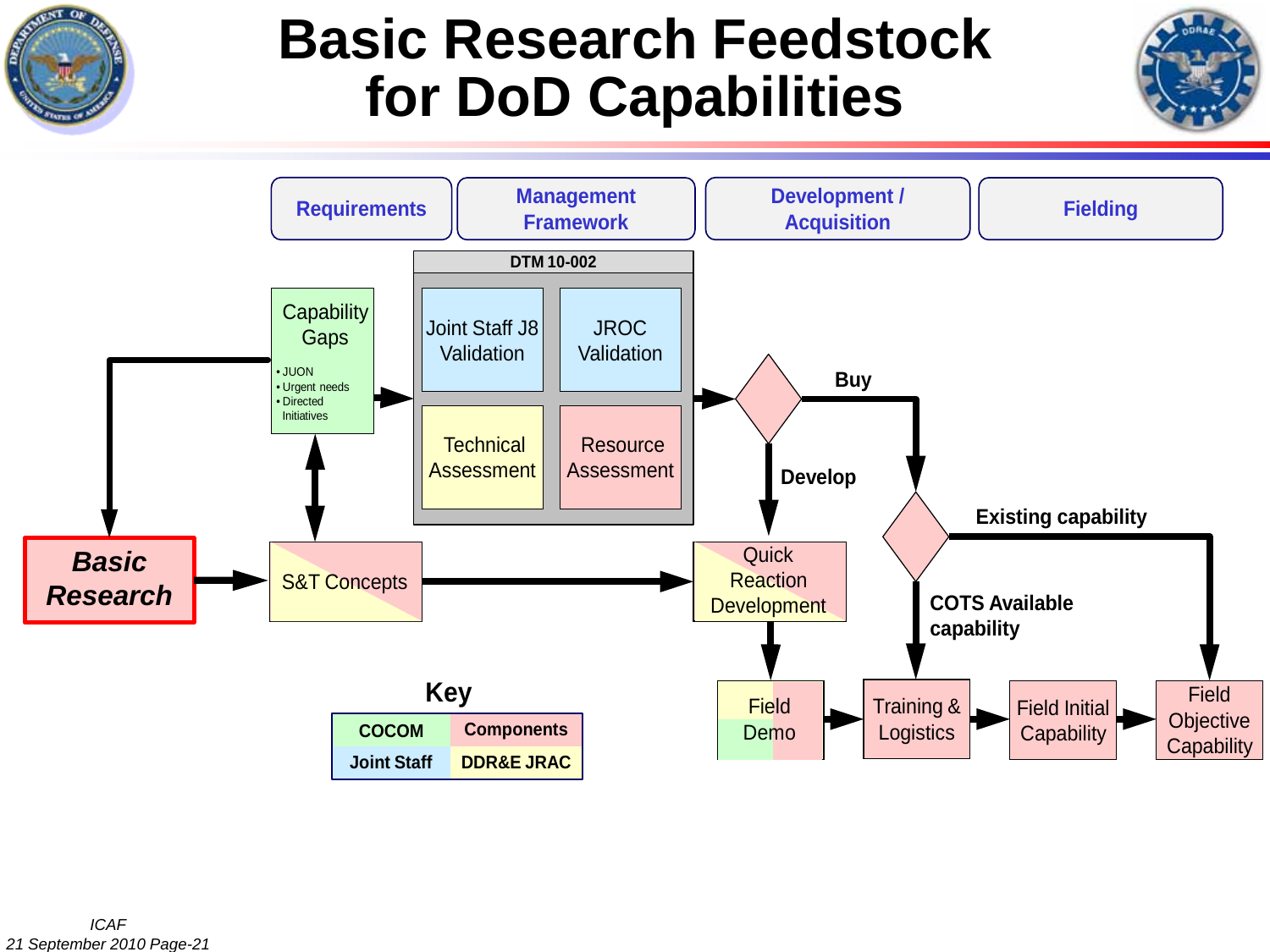

## **QDR Key Mission Areas and DPPG Tasking**



|                                             |                | <b>Key Mission Area (KMA)</b>                                      | <b>Team Lead</b>         |  |  |
|---------------------------------------------|----------------|--------------------------------------------------------------------|--------------------------|--|--|
| <b>QUADRENNIAL</b><br><b>DEFENSE REVIEW</b> |                | <b>Defend U.S. and Support Civil</b><br><b>Authorities at Home</b> | <b>Mr. Tom Troyano</b>   |  |  |
| <b>REPORT</b><br>FEBRUARY 2010              | $\overline{2}$ | <b>Succeed in COIN/Stability/CT Ops</b>                            | <b>Mr. Ben Riley</b>     |  |  |
|                                             | 3              | <b>Build Partner Security Capacity</b>                             | <b>Mr. Elmer Roman</b>   |  |  |
|                                             | 4              | Deter and Defeat Aggression in<br><b>Anti-Access Environments</b>  | <b>Mr. Mike Olmstead</b> |  |  |
|                                             | 5              | <b>Prevent Proliferation and</b><br><b>Counter WMD</b>             | <b>Dr. Carol Kuntz</b>   |  |  |
|                                             | 6              | <b>Operate Effectively in</b><br><b>Cyberspace</b>                 | Dr. Steve King           |  |  |

*DPPG Task: "The DDR&E, with the support of the Secretaries of the Military Departments, Directors of the Defense Agencies, and CJCS will lead an effort across the Department to identify the core capabilities and enabling technologies for each of the six QDR key mission areas."*